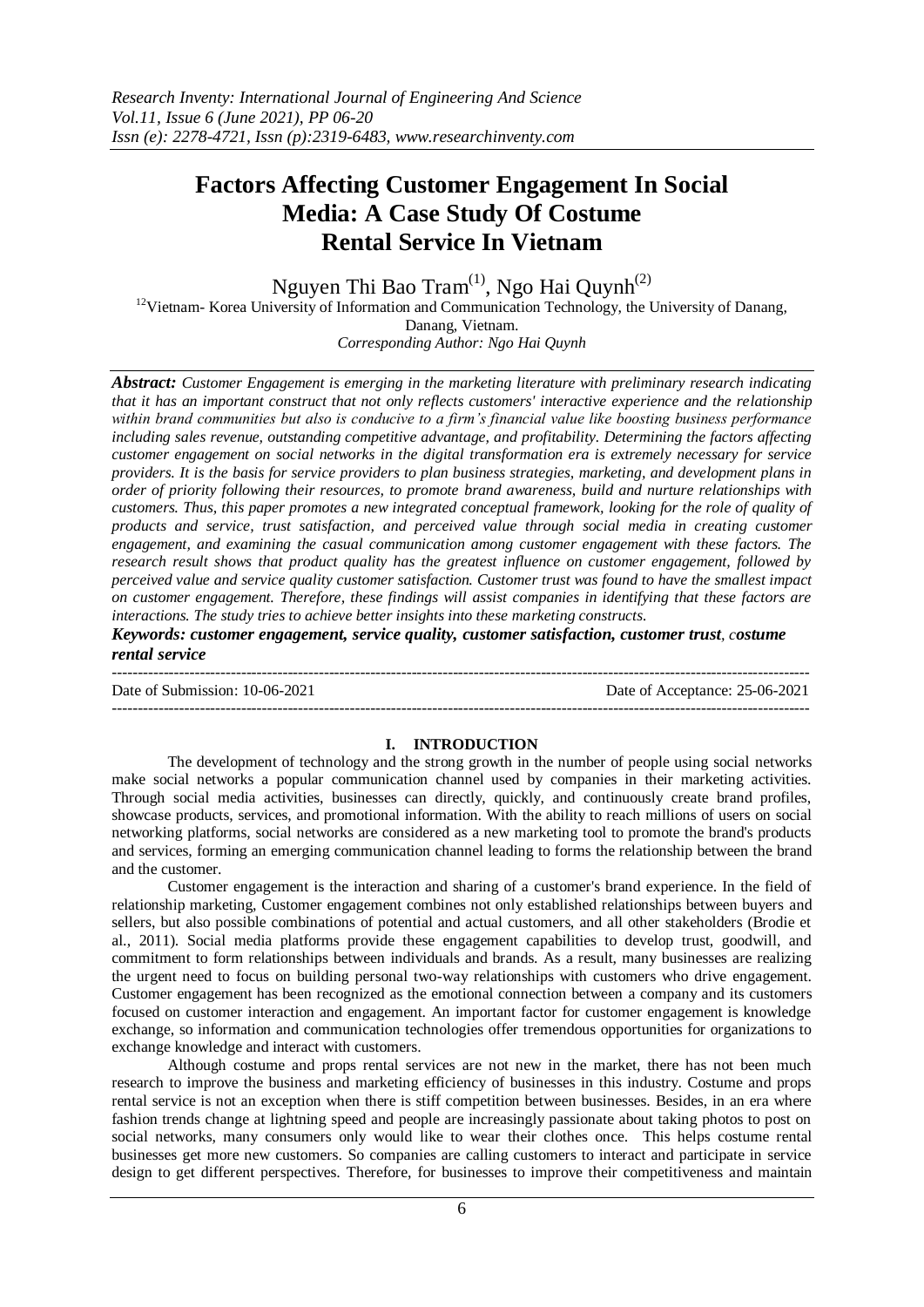their position in the industry, businesses need to focus on researching ways to help businesses connect with customers, thereby bringing their products closer to customers.

Therefore, customer engagement is considered as one of the ways to help businesses retain old customers and attract new ones. However, customer engagement depends not only on different factors such as satisfaction, quality, perceived value... but also on the cultural differences of each customer (Quynh, 2019; Quynh et al., 2020a). Therefore, it is necessary to explore deeply in different contexts to provide an overview and contribute to strengthening the theoretical foundation of customer engagement. To do that, this study focuses on exploring and evaluating the influence of factors on customer engagement in the social media environment for costume and props rental services. This can help businesses improve customer interaction on social networks.

#### **II. LITERATURE REVIEW**

#### **2.1 Customer engagement.**

Engagement can be defined as a lasting commitment, written or unwritten agreement between parties (Welbourne, 2007). It is characterized by high energy and identity levels (Turgut, 2010). The concept of engagement has been explored in the literature on organizational behavior (Lay and Bowden, 2009) and educational context (Quynh et al., 2021a/b). Engagement has also been used as a measure of the strength of a company's customer relationships based on the extent to which customers have formed both emotional and rational relationships with a brand (Lay and Bowden, 2009).

In the context of many challenges in the relationship between businesses and customers, a relatively new research issue that has received a lot of attention is engagement, in which customer engagement (CE) has become an important and prominent topic in the literature (Abdul, 2016; Quynh et al., 2020b) and widely explored in different contexts such as tourism service (Tram, 2021), restaurant industry (Quynh 2019; Quynh et al., 2020a).

In recent years, the CE concept has been used in many marketing literatures but has not been conceptualized systematically (Sondhi et al., 2017). While Brodie et al. (2011) consider CE as a "psychological process" that includes behavioral, emotional, and cognitive aspects; CE is defined as "the extent to which a customer is physically, cognitively, and emotionally present in their relationship with a service organization" (Patterson et al., 2006). Van Doorn et al. (2010) consider CE as "the expression of customer behavior" including the value, nature of impact, form or method, scope, and goal of the customer to understand the nature of the customer. CE or intrinsically motivated and context-dependent (Hollebeek, 2011). Meanwhile, Harmeling et al. (2017) argue that CE is considered a behavioral construct rather than a psychological construct.

Customer engagement is at the heart of the wonders of social media (Baldus, Voorhees, Calantone 2015 and Keller, 2016; Schivinski et al., 2019). When a product cannot be experienced online, the role of network media such as e-retail websites and social networking sites becomes very important (Brodie, Hollebeek, Juric and Ilic, 2011; Nadeem et al., 2015). Engagement behavior is created when social media users start thinking about brands they care about (Strauss and Frost 2014).

# **2.2 Related constructs**

# **Perceived value**

Perceived value represents the customer's assessment of the value that a product or service brings, meeting their needs and expectations. It is more evident when comparing products or services in the same industry. The perceived value factor has been widely discussed in the marketing literature and it is considered an important factor to predict customer satisfaction, engagement, and loyalty. Recognized as a key factor of a longterm relationship, the integration of perceived value and customer engagement will determine the success or failure of the business (Hollebeek, 2013). According to Parasuraman (1997), Wilkstorm and Norman (1994), perceived value is an emotional construct that varies among customers across different times and cultures. Meanwhile, according to Lee et al. (2007), the perceived value varies depending on the product, service, and individual characteristics of the customer. Value is assessed based on the perception of each customer. The same product can be considered to have different levels of value among customers. Companies are well aware that their customers have a lot of power and will only buy services that are superior in value and provide a highly satisfying experience (Flint et al., 2011). When customers get good value from service, they may be motivated to increase their engagement with the service provider, to gain more value in the future transaction for psychological reasons (Brodie et al. 2013).

Therefore, many studies have explored the influence of perceived value on CE in various settings. Hapsari et al. (2017) and Jahn et al. (2012) have investigated the roles of perceived value to CE and have detected that customers' perceived values positively impact CE in social media fan page context (Jahn and Kunz, 2012), while Quynh (2019) and Quynh et al. (2020a) investigated the relationships between these two factors in the restaurant service context. In contrast, Hapsari et al. (2017) found no influence on CE in the airline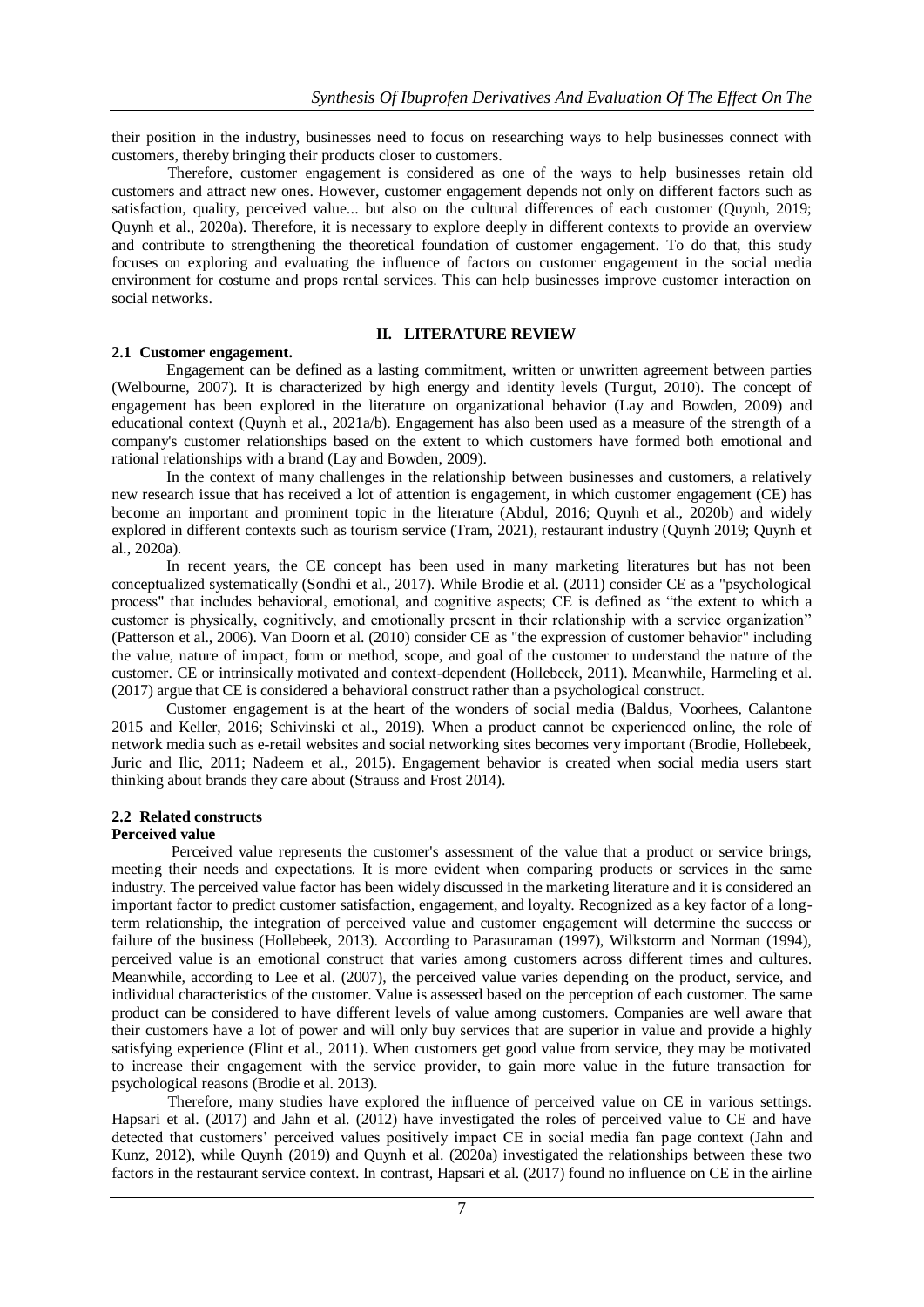industry context. In addition, Hasnin (2018), Abdul (2016), and Hollebeek and Chen (2014) have proposed perceived value as an important antecedent of CE which needs to test large groups across distinct product types, and/or drawing on bigger samples of customers. On that logic, the following hypotheses are proposed:

H1: Perceived value has a positive influence customer engagement.

## **Product quality**

Waller and Ahire (1996) define product quality based on how customers perceive actual quality relative to their views on product quality in terms of performance, reliability, durability, and suitability. well suited. Keller's 2008 study found that brand reviews often begin with a positive perception of (product) quality, but long-term engagement is nearly always necessary for customer engagement to occur. . Product quality is "generally considered to contribute to the development of competitive advantage, where the design and manufacture of products tailored to customer requirements enhances quality performance" (Benson, Saraph, & Schroeder, 1991). A study by Van Doorn et al. (2010) shows a direct influence, whereby the greater the perceived product quality, the greater the degree of customer engagement. Therefore, the next hypothesis is proposed:

H2: Product quality positively affects customer engagement.

# **Service quality**

Service quality for businesses is about providing qualified service, providing accurate information, and making customers satisfied. For customers, service quality is their satisfaction level in the process of consuming products or services that businesses provide. Customers feel the benefits and value that the supplier brings to them, making them satisfy their expected needs, commensurate with the costs spent when consuming that product or service. The relationship between service quality and customer engagement has been explored in service marketing. Several studies have demonstrated that service quality has a significant influence on customer engagement with different levels of influence (Krishnamoorthy, Karthikeyan & Pra-kash 2016, Sharma & Verma 2015). ). Phadke (2011) has defined service quality as the main determinant of overall satisfaction, overall service quality, and behavioral intention. The effects of service quality on customers (satisfaction, engagement, or loyalty) have been explored by several studies. For example, Puri-wat and Triopsakul (2014) focused on investigating the effect of service quality on engagement in service industries in Thailand. The results show that all service quality dimensions have a significant effect on engagement.

In the study of Darwin Dhasan and Mayuree Aryupong (2019) on the influence of product quality, service quality on customer engagement, and customer loyalty in the automotive industry, the authors have collected data from 224 surveys questionnaires of car owners in Bangkok. The results show that service quality has an impact on customer engagement.

Based on the understanding of service quality theories and previous research, the author believes that this is also a factor affecting customer engagement in the costume rental service industry. Therefore, the author's hypothesis is:

H3: Service quality positively affects customer engagement.

# **Customer satisfaction**

According to Ray et al (2014), customer satisfaction is an affective response that can trigger exchangebased normative behavior; in contrast, attachment is a psychologically active state that performs useful activities. Therefore, customer satisfaction has been considered as the basic determinant of customer behavior in the long run (Oliver, 1980; Yi, 1990); Overall evaluation of services forms future intention to interact (Crosby et al., 1990). Businesses and suppliers need to understand the expectations and perceptions of customers for the products and services they provide to determine the level of customer satisfaction.

Quynh et al. (2020a), Hollebeek (2011), and Van Doorn et al. (2010) have proposed that there is an iterative relationship between customer satisfaction and engagement when it is a precursor to customer engagement. Its outcome and consequences. Hapsari et al (2017) investigated the influence of Indonesian customer satisfaction on CE in the aviation industry. In addition, Giannakis-Bompolis and Boutsouki (2014) also evaluated this relationship in the retail banking sector of Greece. The results show that customer satisfaction with products and services of enterprises increases their ability to engage with the company. Based on the research and theory of customer satisfaction, the author hypothesizes as follows:

H4: Customer satisfaction has a positive influence on customer engagement.

#### **Customer trust**

Customer trust is key in interactions between individuals and businesses (Hsu et al., 2007; Van Tonder & Petzer, 2018). This is evidenced by numerous research efforts in other academic disciplines such as sociology, social psychology, economics, and marketing (Hsu et al., 2007). Trust is very important in the interaction between stakeholders because customers are expected to pay for services they have not received or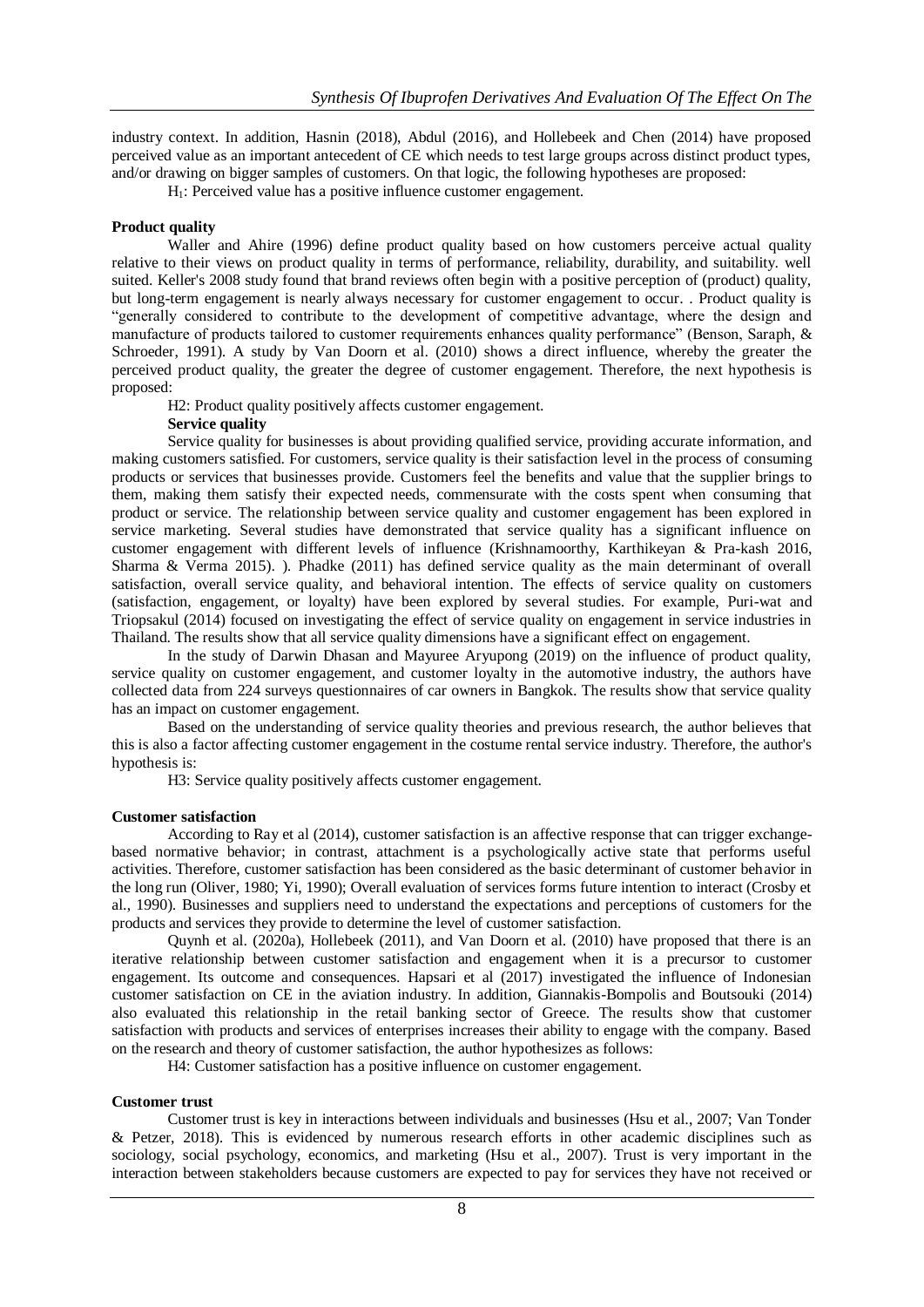experienced (Morgan & Hunt, 1994). Moorman et al. (1993) defined trust as the willingness to rely on an exchange partner that they trust. Trust represents the customer's perception that the firm's commitments are trustworthy, and that the firm's motivation and intention is to benefit the customer (Cater & Zabkar, 2009; Doney & Cannon, 2009; Fullerton, 2011; Tabrani et al., 2018). Therefore, when trust is established in a relationship, individuals in that relationship are willing to engage in interactions or exchanges with the business (Chai & Kim, 2010). Furthermore, trust has also been shown to affect customer engagement in the restaurant context (Quynh, 2019; Quynh et al., 2020a). So, trust can be seen as the driving force of CE as it creates cooperation and interaction, which is important in cultivating ongoing relationships with customers. Therefore, the following hypothesis is proposed:

H5: Customer trust positively affects customer engagement

#### **III. METHODOLOGY**

#### **Scale design**

As shown in Table 1, the questionnaire items used to measure the constructs of this study were drawn from the modification of the items used in the previous study.

| <b>Table 1 Components of the scale</b> |                |                                                                                                              |                                                                                         |  |  |  |  |
|----------------------------------------|----------------|--------------------------------------------------------------------------------------------------------------|-----------------------------------------------------------------------------------------|--|--|--|--|
| <b>Constructs</b>                      | No. items      | <b>Items</b>                                                                                                 | <b>Sources</b>                                                                          |  |  |  |  |
|                                        |                | 1. Compared to other companies, this company's social networking<br>site is very attractive                  |                                                                                         |  |  |  |  |
| Perceived value                        |                | 2. Interacting with the company via social networks is faster and more<br>convenient than going to the store |                                                                                         |  |  |  |  |
|                                        | 6              | 3. Interacting via social networks with the company gives me more<br>flexibility                             | Quynh (2019); Yang et al.<br>(2014) , Yu, Zo, & Choi<br>$(2016)$ ; and Dwivedi $(2015)$ |  |  |  |  |
|                                        |                | 4. I think using the company's services brings many benefits                                                 |                                                                                         |  |  |  |  |
|                                        |                | 5. This company offers products at a better price than others                                                |                                                                                         |  |  |  |  |
|                                        |                | 6. This company offers a wider selection of products than others                                             |                                                                                         |  |  |  |  |
|                                        |                | 1. The company's products are of good quality                                                                |                                                                                         |  |  |  |  |
|                                        |                | 2. The company's products are made of good materials                                                         |                                                                                         |  |  |  |  |
| Product quality                        | $\overline{4}$ | 3. The company's products have beautiful designs                                                             | Puriwat,<br>Tripopsakul,<br>W.,<br>2014                                                 |  |  |  |  |
|                                        |                | 4. The company's products have diverse designs                                                               |                                                                                         |  |  |  |  |
|                                        |                | 1. I received the desired product from the company                                                           |                                                                                         |  |  |  |  |
|                                        |                | 2. The company responds to customers' inquiries quickly                                                      |                                                                                         |  |  |  |  |
| Service quality                        | 4              | 3. I believe that the company is always ready to solve customer (2003); Lee and Lin, (2005)<br>problems      | Wolfinbarger<br>Gilly,<br>and                                                           |  |  |  |  |
|                                        |                | 4. The company always sincerely solves customer complaints                                                   |                                                                                         |  |  |  |  |
|                                        |                | 1. I feel satisfied when using the company's services                                                        |                                                                                         |  |  |  |  |
|                                        |                | 2. I think the company's service choice is right                                                             | Cronin et al. (2000); Omar et                                                           |  |  |  |  |
| Customer<br>satisfaction               | $\overline{4}$ | 3. The information the company provides on social networks makes<br>me satisfied                             | al. (2007) và Walsh et al.<br>(2006)                                                    |  |  |  |  |
|                                        |                | 4. I really like the company's products                                                                      |                                                                                         |  |  |  |  |
|                                        |                | 1. The product information provided on social networks is factual and<br>can be trusted                      | Delgado-Ballester<br>et<br>al.                                                          |  |  |  |  |
| Customer trust                         | $\overline{4}$ | 2. The product images provided on social networks are real and can be al. (2015)<br>trusted                  | (2003); Jin et al. (2008) Li et                                                         |  |  |  |  |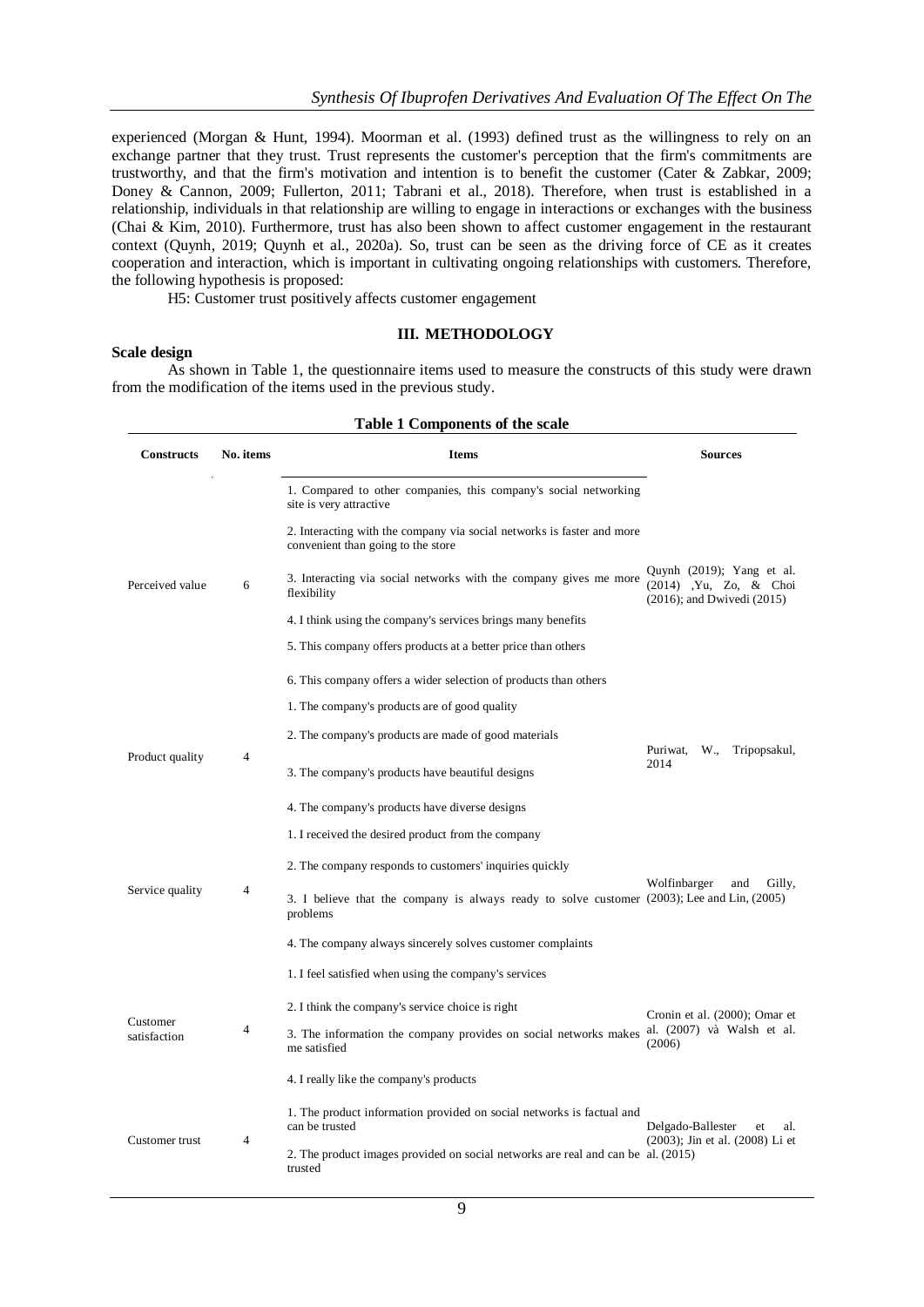|                        |   | 3. I think other customer reviews about the company are trustworthy                           |                                                                          |
|------------------------|---|-----------------------------------------------------------------------------------------------|--------------------------------------------------------------------------|
|                        |   | 4. I think the price of products provided by the company on social<br>networks is transparent |                                                                          |
|                        |   | 1. I spend a lot of time on the company's social media site                                   |                                                                          |
|                        |   | 2. The company's social media page gives me a lot of inspiration                              |                                                                          |
| Customer<br>engagement | 5 | 3. I visit the company's social media page as much as possible                                | Vivek's (2009); Algesheimer<br>et al. $(2005)$ ; Ouynh et al.<br>(2020a) |
|                        |   | 4. I'm excited to interact with the company on social media                                   |                                                                          |
|                        |   | 5. I feel proud to be the company's customer                                                  |                                                                          |

### **Questionnaire design**

After completing the editing, adding and building appropriate scales to survey the factors affecting the customer's engagement on social networks for the costume and props rental industry, the author designed a questionnaire for data collection.

Questionnaires designed to record and identify perceptions commonly used for measurement. In this study, the author uses a Likert scale that provides a range from strongly disagree to strongly agree. A 5-point Likert scale questionnaire will be used to measure the impact between variables. The questionnaire is divided into two parts:

Part 1 consists of 8 questions about demographic profiles; General questions for individual factors provide multiple options for choosing answers that measure information such as age, gender, place of residence, education level, occupation, social networks they are using, time Average usage time, the purpose of using social networks are important information to monitor. The author's ability to characterize customer groups is aided by recording this information.

Part 2 consists of 27 questions representing the model's hypotheses. 22 of them explain the independent variables of the model (Perceived Value, Product Quality, Service Quality, Customer Satisfaction and Customer Trust) while the remaining 5 questions demonstrate for the dependent variable (Customer Engagement)

#### **Sample selection range**

To clarify the concept and components of Customer Engagement and examine its role in the context of costume and props rental services, this study conducted a comprehensive literature survey and applied quantitative research methods. Data were collected by distributing self-administered questionnaires among people who used the costume and props rental service. And these target audiences include people of different ages and genders and occupations. Only customers who have used the service at the target company can participate.

#### **IV. RESULTS**

# **4.1 Data Descriptive Statistics**

A survey has been conducted and the results obtained 245 questionnaires from people who have used the service.

Out of 245 questionnaires collected, 235 valid responses were included in the analysis. Here are the demographics of the survey participants:

Regarding gender, the survey showed that 153 female customers (accounting for 65.1%) and 82 male customers (equivalent to 34.9%) participated in this survey.

Regarding age, the author surveyed people between the ages of 16 and over 45 years old. The author divides these subjects into 4 groups. The customer group from 16 to 22 years old is a vibrant and young age group. They are people who love to learn new things, they are also a group of people who are always open to new experiences. However, customers at this age are not yet financially independent. According to the research, 111 consumers (or 47.2%) have taken a survey from this customer group. The customer group from 23 to 30 years old has 93 people (accounting for 39.6%), young enough to update new trends and be financially independent. Customers aged 30 to 45 are most likely to be financially independent, and they are also likely to stay up-to-date with technology and trends, although not as much as previous groups. There are 25 customers (or 10.6%) who have taken the survey. There are 6 people over 45 years old participating in the survey (accounting for 2.6%) and they often use the service with customers of other age groups.

Regarding the residence of the survey subjects, the author received the following results: the majority of customers have used the service of renting costumes and props living in Da Nang, with 158 people (accounting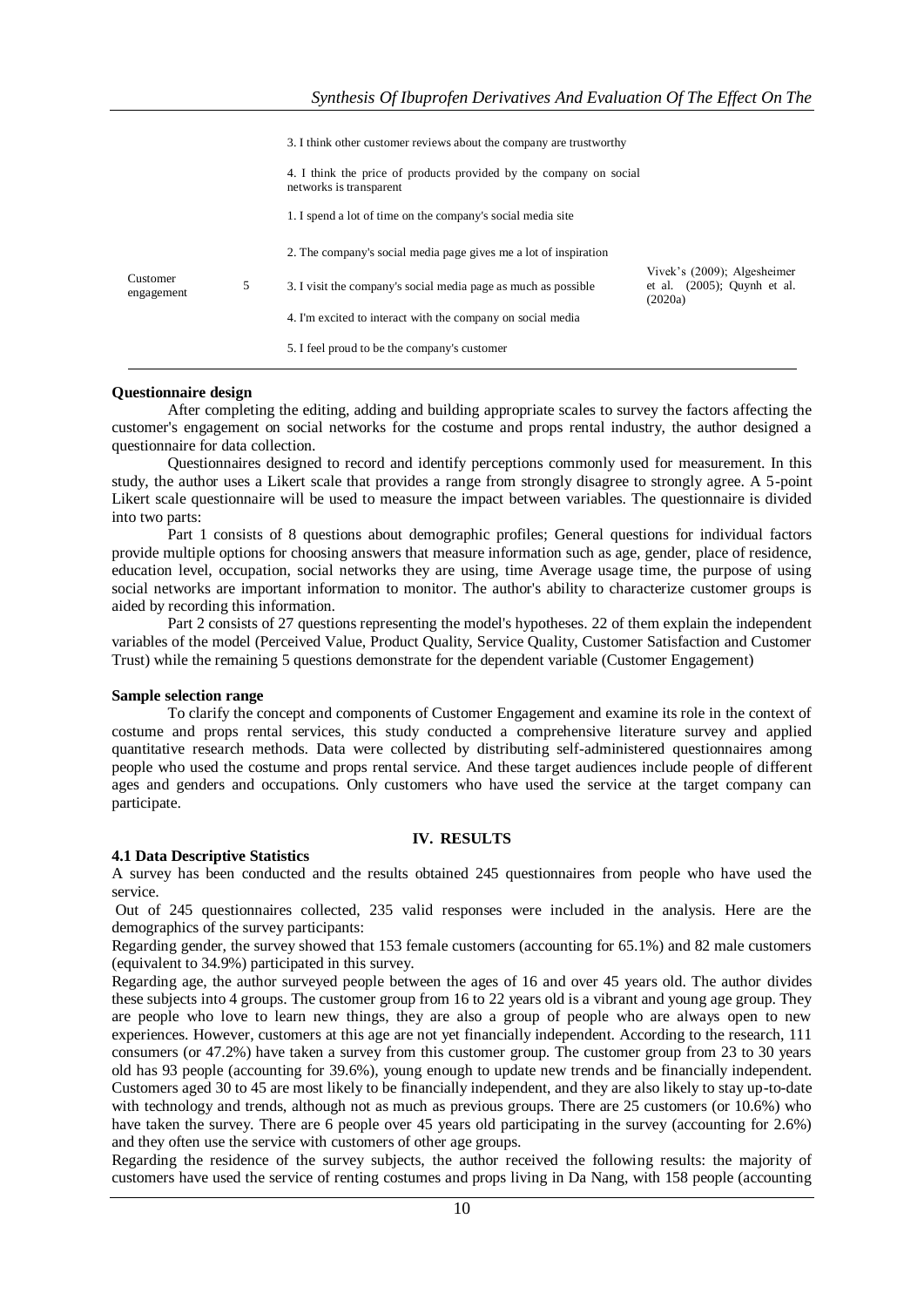for 67.2%). There are 36 customers from Hanoi (15.3%) and 34 people from Ho Chi Minh City (14.4%) In addition, there are 7 customers (equivalent to 3.0%) from other countries. other provinces such as Quang Nam, Quang Ngai, Hue, and neighboring provinces.

Regarding education level, 28 respondents (accounting for 11.9%) have a high school diploma; 56 respondents (or 223.8 percent) have intermediate and college degrees; 114 people (or 48.5%) have university degrees and 37 people (or 15.7%) are in the graduate group.

Regarding occupation, 128 survey participants (accounting for 54.5%) are students; 30 people (12.8%) are civil servants; technical staff, office has 29 people (accounting for 12.3%); 33 people (14.0%) are self-employed; 11 people (4.7%) are entrepreneurs; and 4 people (or 1.7%) are working in other fields.

The author conducted a survey with 235 people about the social networking sites they are using, up to 231 people use Facebook (42.5%) and 158 people use Zalo (29.1%). In addition, there are 126 people (or 23.2%) using Instagram and 28 people using Tiktok (or 5.2%).

Regarding the average time spent on social media in a day of survey participants, only 8 people (3.4%) usually spend less than 1 hour on social networks. Most people spend 3 to 5 hours on social media, with 132 people (or 56.2%). 42 people (or 17.9%) spend 5 to 7 hours on social media, and 15 people (or 6.4%) spend more than 7 hours a day on social media.

Answering the question "What do you usually use social networks for?", 127 respondents (25.1%) answered that they often post photos and statuses on social networks. Up to 208 respondents (30.3%) use social networks to interact with those around them by commenting on posts or messaging. There are 164 people (accounting for 23.9%) using social networks to search for information. In addition, 139 people (20.3%) regularly view and buy goods via social networks and 3 people (0.4%) use social networks for other purposes.

|                        | Category         | Frequency $(n=235)$ | Frequency (n=235) Percentage (%) |
|------------------------|------------------|---------------------|----------------------------------|
|                        | Male             | 82                  | 34.9                             |
| $\mbox{Gender}$        | Female           | 153                 | 65.1                             |
|                        | From 16 - 22     | 111                 | 47.2                             |
| Age                    | From 23 - 30     | 93                  | 39.6                             |
|                        | From 31 - 45     | 25                  | 10.6                             |
|                        | Over 45          | 6                   | 2.6                              |
|                        | Hanoi            | 36                  | 15.3                             |
|                        | Ho Chi Minh City | 34                  | 14.5                             |
| Domicile               | Danang           | 158                 | 67.2                             |
|                        | Other            | $\boldsymbol{7}$    | $3.0\,$                          |
|                        | High School      | $28\,$              | 11.9                             |
|                        | College          | 56                  | 23.8                             |
| <b>Education Level</b> | University       | 114                 | 48.5                             |
|                        | Postgraduate     | 37                  | 15.7                             |
|                        | Student          | 128                 | 54.5                             |
| Profession             | Civil servant    | $30\,$              | 12.8                             |

**Table 2 Statistical table describing demographic analysis.**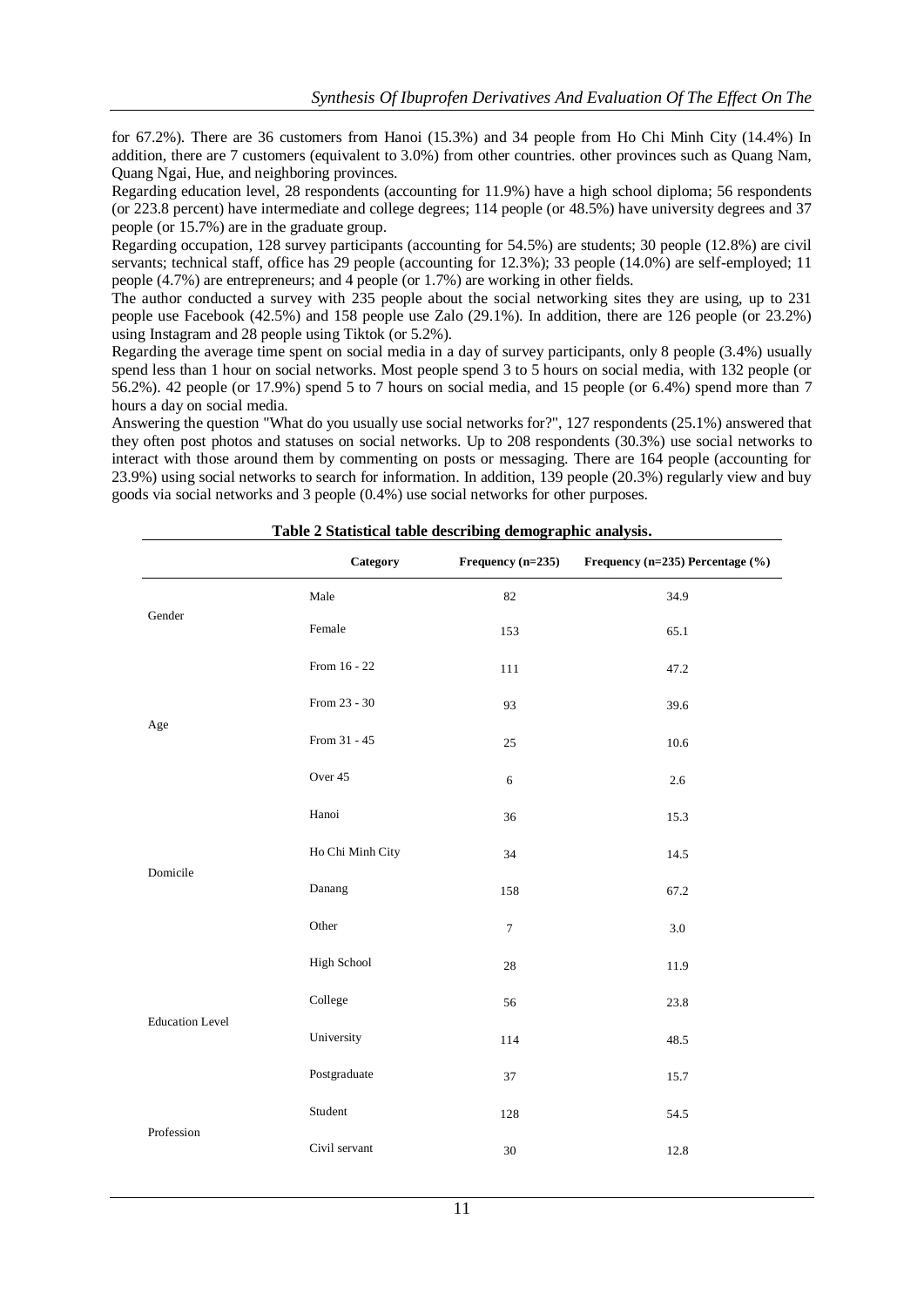|                            | Technical/Office staff    | 29                          | 12.3 |
|----------------------------|---------------------------|-----------------------------|------|
|                            | Freelance labor           | 33                          | 14.0 |
|                            | Businessman               | 11                          | 4.7  |
|                            | Other                     | $\overline{4}$              | 1.7  |
|                            | Facebook                  | 231                         | 42.5 |
| Social Networks            | Instagram                 | 126                         | 23.2 |
|                            | Twitter                   | 28                          | 5.2  |
|                            | Zalo                      | 158                         | 29.1 |
|                            | Less than 1 hour          | $\,$ 8 $\,$                 | 3.4  |
|                            | $1 - 3$ hours             | 38                          | 16.2 |
| Average usage time per day | $3 - 5$ hours             | 132                         | 56.2 |
|                            | $5 - 7$ hours             | $42\,$                      | 17.9 |
|                            | Over 7 hours              | 15                          | 6.4  |
|                            | Post status/image         | 172                         | 25.1 |
|                            | Interact with other users | 208                         | 30.3 |
| Purpose                    | Look for information      | 164                         | 23.9 |
|                            | View/buy goods            | 139                         | 20.3 |
|                            | Other                     | $\ensuremath{\mathfrak{Z}}$ | 0.4  |

# **4.2 Analysis the reliability of the scale**

By analyzing the reliability of the scale by Cronbach's Alpha coefficient for 5 scales of the independent variable and 1 scale of the dependent variable. The analysis results show that all scales have Cronbach's Alpha coefficient greater than 0.6 (Hair et al., 1998); the item-to-total correlation coefficient is greater than 0.3 (Hair et al., 1998). Therefore, all observed variables are accepted and will be used for exploratory factor analysis (EFA).

#### **4.3 Exploratory Factor Analysis**

## **Factor analysis of the independent variables scale**

After analyzing the Cronbach's Alpha reliability coefficient, the test results show that 22 observed variables are satisfactory for exploratory factor analysis (EFA). The exploratory factor analysis (EFA) was carried out using SPSS 26.0 software. Bartlett's test is used to test the hypothesis H0 that the variables are not correlated with each other in the population, and the KMO value is used to test whether the sample size we have is suitable for factor analysis or not (Bartlett, 1954).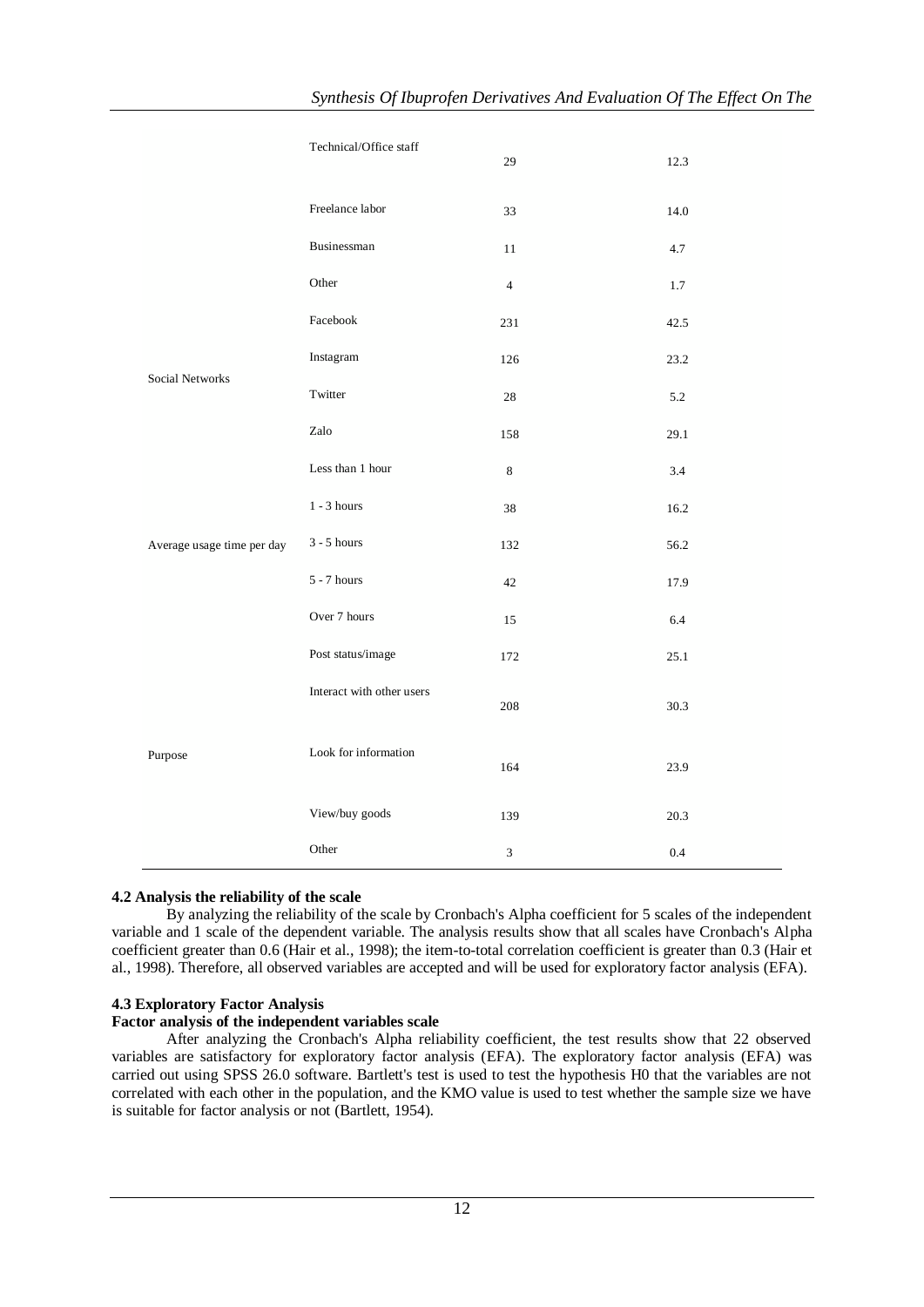| <b>KMO</b> coefficient    | 0,832              |          |
|---------------------------|--------------------|----------|
|                           | Approx. Chi-Square | 1659.594 |
| Bartlett's Test of scales | df                 | 231      |
|                           | Sig.               | 0,000    |

**Table 3 KMO and Barlett's Test of independent variables.**

Bartlett's Test: Sig. = 0.000 < 0.05: The observed variables in the above factor analysis have an overall correlation with each other. The coefficient  $KMO = 0.832 > 0.5$  shows that the factor analysis is consistent with the research data. EFA analysis results in the extraction of 5 components. Cumulative coefficient % = 59.192% indicates that the above 5 factors explain 59.192% of the variation of the data. Eigenvalues of all factors are greater than 1 to qualify, where factor 5 has the lowest Eigenvalues of 1.529 > 1. All observed variables with factor loading  $> 0.5$  are suitable.

**Table 4 The results of exploratory factor analysis EFA for independent variables**

|                     | ${\bf Component}$ |                         |              |                         |           |  |
|---------------------|-------------------|-------------------------|--------------|-------------------------|-----------|--|
|                     | $\mathbf 1$       | $\overline{\mathbf{c}}$ | $\mathbf{3}$ | $\overline{\mathbf{4}}$ | ${\bf 5}$ |  |
| PV6                 | 0.750             |                         |              |                         |           |  |
| PV5                 | 0.747             |                         |              |                         |           |  |
| PV1                 | 0.723             |                         |              |                         |           |  |
| ${\rm PV4}$         | 0.720             |                         |              |                         |           |  |
| PV3                 | 0.696             |                         |              |                         |           |  |
| ${\rm PV2}$         | 0.651             |                         |              |                         |           |  |
| C <sub>X4</sub>     |                   | 0.775                   |              |                         |           |  |
| CX3                 |                   | 0.769                   |              |                         |           |  |
| CX2                 |                   | 0.763                   |              |                         |           |  |
| CX1                 |                   | 0.729                   |              |                         |           |  |
| SQ <sub>4</sub>     |                   |                         | 0.775        |                         |           |  |
| ${\bf S} {\bf Q} 1$ |                   |                         | 0.746        |                         |           |  |
| SQ <sub>2</sub>     |                   |                         | 0.722        |                         |           |  |
| SQ3                 |                   |                         | 0.704        |                         |           |  |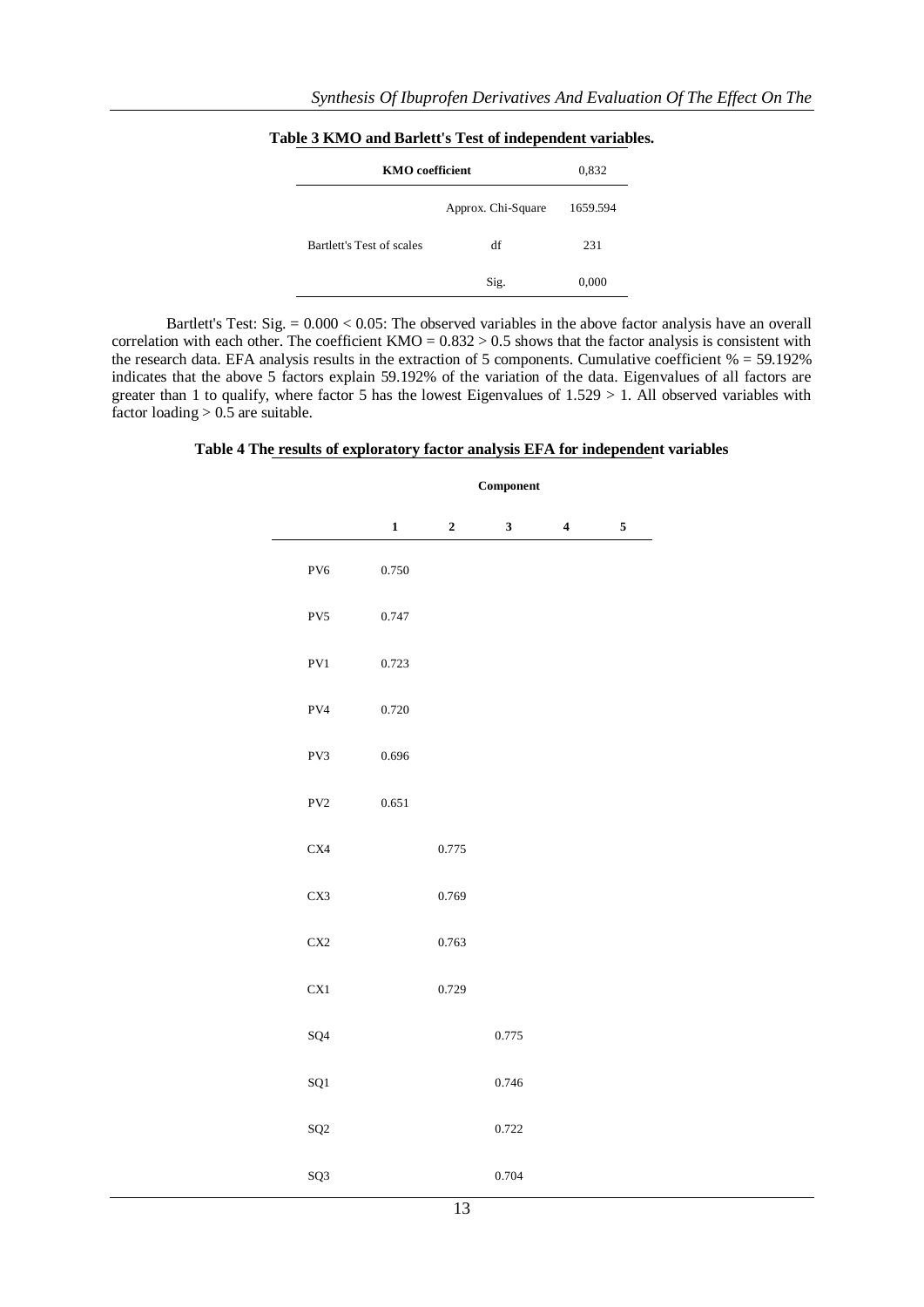| CT <sub>2</sub> |        |        |        | 0.788  |        |
|-----------------|--------|--------|--------|--------|--------|
| CT3             |        |        |        | 0.756  |        |
| CT4             |        |        |        | 0.746  |        |
| CT1             |        |        |        | 0.707  |        |
| CS <sub>3</sub> |        |        |        |        | 0.765  |
| CS <sub>4</sub> |        |        |        |        | 0.764  |
| CS <sub>1</sub> |        |        |        |        | 0.748  |
| CS <sub>2</sub> |        |        |        |        | 0.657  |
| Eigenvalue      | 5.301  | 2.357  | 2.058  | 1.777  | 1.529  |
| % of Variance   | 24.095 | 10.715 | 9.354  | 8.078  | 6.950  |
| Cumulative %    | 24.095 | 34.810 | 44.164 | 52.242 | 59.192 |

# **Factor analysis of the dependent variables scale**

Perform EFA analysis for dependent variables using the principal Components method with Varimax rotation. Test the suitability of factor analysis for the initial data by the KMO coefficient (Kaiser - Meyer - Olkin) and the Barlett statistic.

| Table 5 KMO and Barlett's Test of dependent variables |  |  |  |  |
|-------------------------------------------------------|--|--|--|--|
|-------------------------------------------------------|--|--|--|--|

| <b>KMO</b> coefficient    |                    | 0,840   |
|---------------------------|--------------------|---------|
|                           | Approx. Chi-Square | 415.791 |
| Bartlett's Test of scales | df                 | 10      |
|                           | Sig.               | 0,000   |

Conduct EFA for customer engagement factor with 5 observed variables. The results show that the KMO value =  $0.840 > 0.5$  (showing that the EFA analysis is appropriate), Sig =  $0.000 < 0.05$  (showing that these 5 variables are correlated in the population), there is a factors are extracted with the total with error =  $60.761\% > 50\%$  (indicating that the extracted factors explain 60.761% of the variation of the data). Factor loading factors of the variables are all greater than 0.5 (satisfactory), so the EFA results are consistent with statistical significance. Thus, the observed variables of the factor Customer engagement are appropriate.

|           | CE3   | CE <sub>2</sub> | CE1 | CE5   | CE4   | Eigenvalues | $%$ of<br>Variance | Cumulative<br>$\frac{0}{0}$ |
|-----------|-------|-----------------|-----|-------|-------|-------------|--------------------|-----------------------------|
| Component | 0.788 | 787             | 786 | 0.784 | 0.751 | 3.038       | 60.761             | 60.761                      |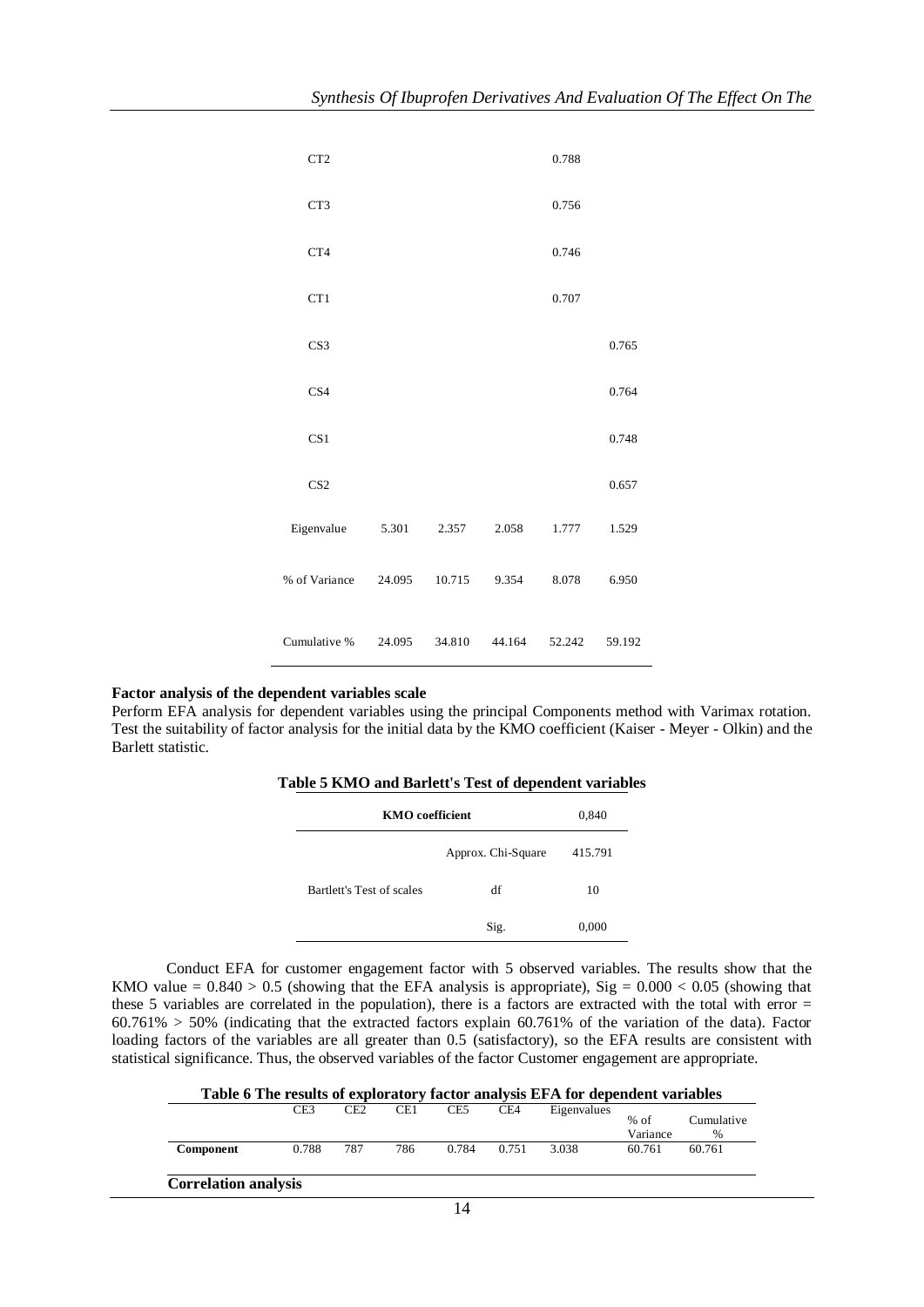Correlation analysis was performed between the dependent variable Customer Engagement (CE) with the independent variables: Perceived Value (PV), Service Quality (SQ), Product quality (PQ), Customer Satisfaction (CS) and Customer Trust (CT). The results of the correlation analysis are presented in the table below:

|            | Table 7 The results of the correlation analysis |                    |              |               |                    |              |              |  |
|------------|-------------------------------------------------|--------------------|--------------|---------------|--------------------|--------------|--------------|--|
|            |                                                 | CE                 | PV           | SQ            | PQ                 | CS           | CT           |  |
|            | Pearson Correlation                             | $\mathbf{1}$       | $0.549**$    | $0.605**$     | $0.553**$          | $0.435***$   | $0.439**$    |  |
| CE         | Sig. (2-tailed)                                 |                    | 0.000        | 0.000         | 0.000              | 0.000        | 0.000        |  |
| PV         | Pearson Correlation                             | $0.549**$          | $\mathbf{1}$ | $0.366$ **    | $0.275***$         | $0.148*$     | $0.231**$    |  |
|            | $Sig. (2-tailed)$                               | 0.000              |              | 0.000         | 0.000              | 0.023        | 0.000        |  |
| ${\rm SQ}$ | Pearson Correlation                             | $0.605^{\ast\ast}$ | $0.366$ **   | $\mathbf{1}$  | $0.380^{\ast\ast}$ | $0.211***$   | $0.233***$   |  |
|            | Sig. (2-tailed)                                 | 0.000              | 0.000        |               | 0.000              | 0.001        | 0.000        |  |
| PQ         | Pearson Correlation                             | $0.553***$         | $0.275***$   | $0.380**$     | $\mathbf{1}$       | $0.272**$    | $0.196**$    |  |
|            | $Sig. (2-tailed)$                               | 0.000              | 0.000        | 0.000         |                    | 0.000        | 0.003        |  |
| CS         | Pearson Correlation                             | $0.435***$         | $0.148*$     | $0.211\sp{*}$ | $0.272**$          | $\mathbf{1}$ | $0.196^{**}$ |  |
|            | Sig. (2-tailed)                                 | 0.000              | 0.023        | 0.001         | 0.000              |              | 0.003        |  |
| <b>CT</b>  | Pearson Correlation                             | $0.439***$         | $0.231***$   | $0.233***$    | $0.196**$          | $0.196**$    | $\mathbf{1}$ |  |
|            | $Sig. (2-tailed)$                               | 0.000              | 0.000        | 0.000         | 0.003              | 0.003        |              |  |

The results of the correlation analysis showed that all the independent variables (PV, SQ, PQ, CS, CT) were correlated with the dependent variable (CE) at 1% significance level. The dependent variable "Service Quality" has the strongest correlation with the independent variable "Customer Engagement" (Pearson coefficient = 0.605), followed by the variable "Product quality" (Pearson coefficient =  $0.553$ ), "Perceived Value" (Pearson coefficient =  $0.549$ ), "Customer Trust" (Pearson coefficient =  $0.439$ ), and finally the weakest correlation with the variable "Customer Satisfaction" (Pearson coefficient = 0.435). This close correlation is expected in the research because it is the tight linear relationships between the variables that will explain the influence of the factors in the research model. Therefore, all these independent variables can be included in the regression analysis.

# **4.5. Regression analysis**

Multivariate regression analysis between the dependent variable "CE" and 5 independent variables (PV, SQ, PQ, CS, CT) by Enter method. The results of the multivariate regression analysis are presented in the table below:

|       | <b>Table 8 Model summary of regression</b> |                 |                          |                                             |               |  |  |  |  |
|-------|--------------------------------------------|-----------------|--------------------------|---------------------------------------------|---------------|--|--|--|--|
| Model | R                                          | <b>R</b> Square | <b>Adjusted R Square</b> | <b>Std. Error of the</b><br><b>Estimate</b> | Durbin-Watson |  |  |  |  |
|       | $0.820^{\rm a}$                            | 0.672           | 0.665                    | 0.36776                                     | 1.923         |  |  |  |  |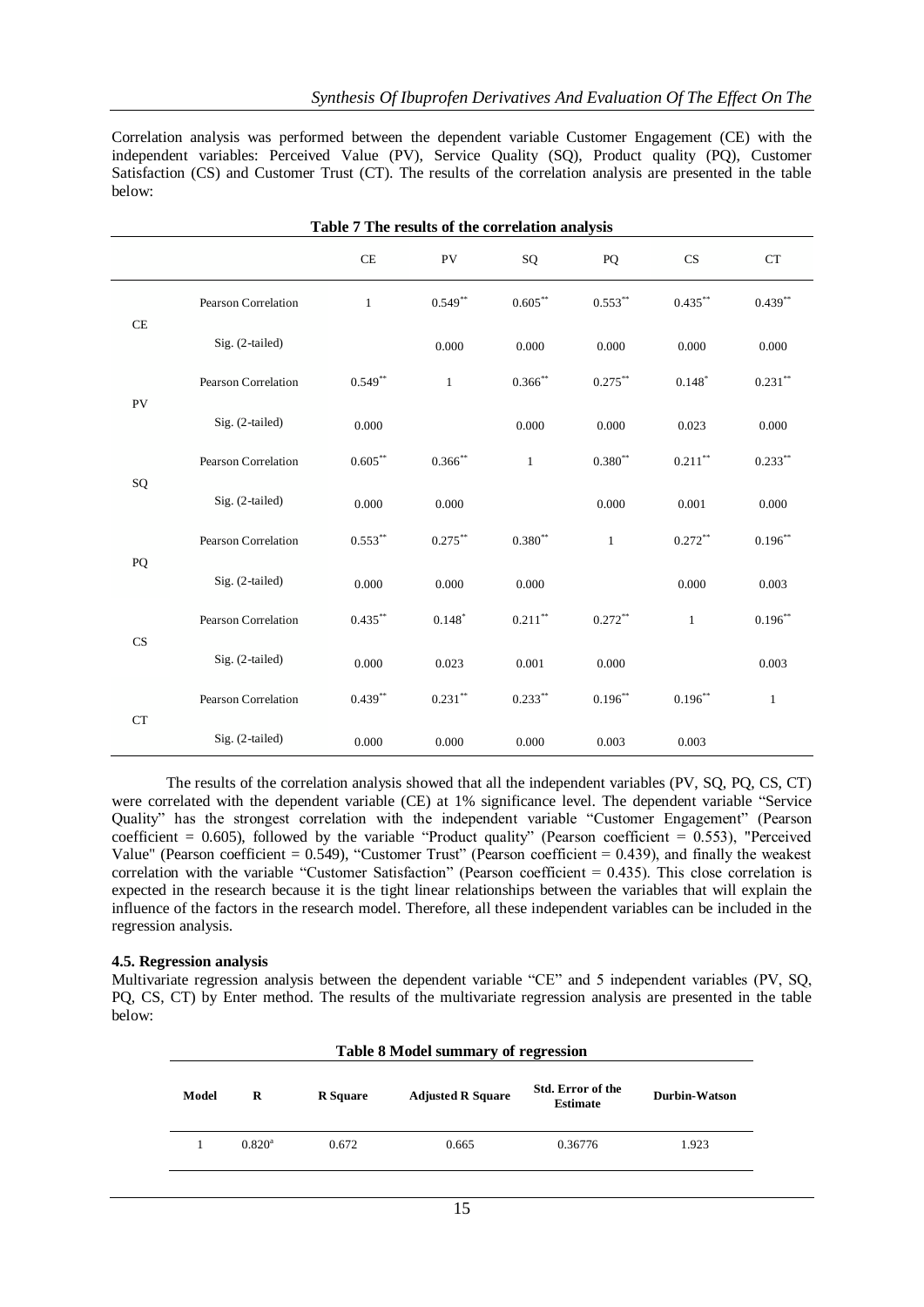| Table 9 ANOVA <sup>a</sup> |            |                       |     |                    |        |       |  |  |  |  |
|----------------------------|------------|-----------------------|-----|--------------------|--------|-------|--|--|--|--|
| Model                      |            | <b>Sum of Squares</b> | df  | <b>Mean Square</b> | F      | Sig.  |  |  |  |  |
| 1                          | Regression | 63.442                | 5   | 12.688             | 93.818 | 0.000 |  |  |  |  |
|                            | Residual   | 30.971                | 229 | 0.135              |        |       |  |  |  |  |
|                            | Total      | 94.413                | 234 |                    |        |       |  |  |  |  |

#### **Table 10 Regression coefficients**

| Model          | <b>Unstandardized Coefficients</b> |           | Standardized | t        | Sig.  | <b>Collinearity Statistics</b> |       |
|----------------|------------------------------------|-----------|--------------|----------|-------|--------------------------------|-------|
|                | B                                  | Std.Error | Beta         |          |       | Tolerance                      | VIF   |
| $1$ (Constant) | $-1.505$                           | 0.249     |              | $-5.804$ | 0.000 |                                |       |
| PV             | 0.302                              | 0.44      | 0.285        | 6.845    | 0.000 | 0.826                          | 1.211 |
| PQ             | 0.327                              | 0.46      | 0.309        | 7.129    | 0.000 | 0.763                          | 1.311 |
| SQ             | 0.260                              | 0.43      | 0.258        | 6.076    | 0.000 | 0.793                          | 1.256 |
| <b>CS</b>      | 0.237                              | 0.44      | 0.217        | 5.430    | 0.000 | 0.896                          | 1.116 |
| CT             | 0.224                              | 0.43      | 0.208        | 5.205    | 0.000 | 0.898                          | 1.114 |

The results of the regression model show that the adjusted R square is 0.672, which means that 67.2% of the variation of the dependent variable "CE" is generally explained by the independent variables included in the model. Besides, the F test also shows the Sig. value is very small (Sig.  $= 0.000$ ), which proves that the research model is suitable for the data set under investigation.

All variables PV, SQ, PQ, CS, CT are statistically significant (Sig. < 0.05). The coefficient of acceptance (Tolerance) is quite high (from 0.763 to 0.898) and the exaggeration coefficient of variance is low (from 1.114 to 1.311 less than 10), so the phenomenon of multicollinearity between the independent variables in the regression model is small acceptable.

In summary, based on the results of the regression analysis above, it is concluded that there are 5 factors affecting Customer Engagement: (1) Perceived Value; (2) Service Quality; (3) Product quality; (4) Customer Satisfaction and (5) Customer Trust. Among the above 5 factors, the factor "product quality" has the greatest impact on "Customer Engagement" with a regression coefficient of 0.309, the factor with the smallest impact is "Customer Trust" with a regression coefficient of 0.208. The results of the regression are presented in mathematical form as follows:

# **CE=0.285\*PV+0.309\*PQ+0.258\*SQ+0.217\*CS+0.208\*CT**

Therefore, hypotheses testing results show:

Regression analysis results show that there is a positive relationship between "Perceived Value" and "Customer Engagement" with a regression coefficient of 0.285, so hypothesis H1 is accepted. As such, "Perceived Value" is one of the factors influencing "Customer Engagement" in the social media environment.

Regression analysis results show that there is a positive relationship between "Product Quality" and "Customer Engagement" with a regression coefficient of 0.309, so hypothesis H2 is accepted. "Product Quality" is one of the factors affecting "Customer Engagement" in the social media environment.

The results of the regression analysis demonstrate that there is a positive association between "Service quality" and Customer Engagement", with a regression coefficient of 0.258, indicating that hypothesis H3 is accepted. Therefore, " Service quality" is one of the factors affecting "Customer Engagement" in the social media environment.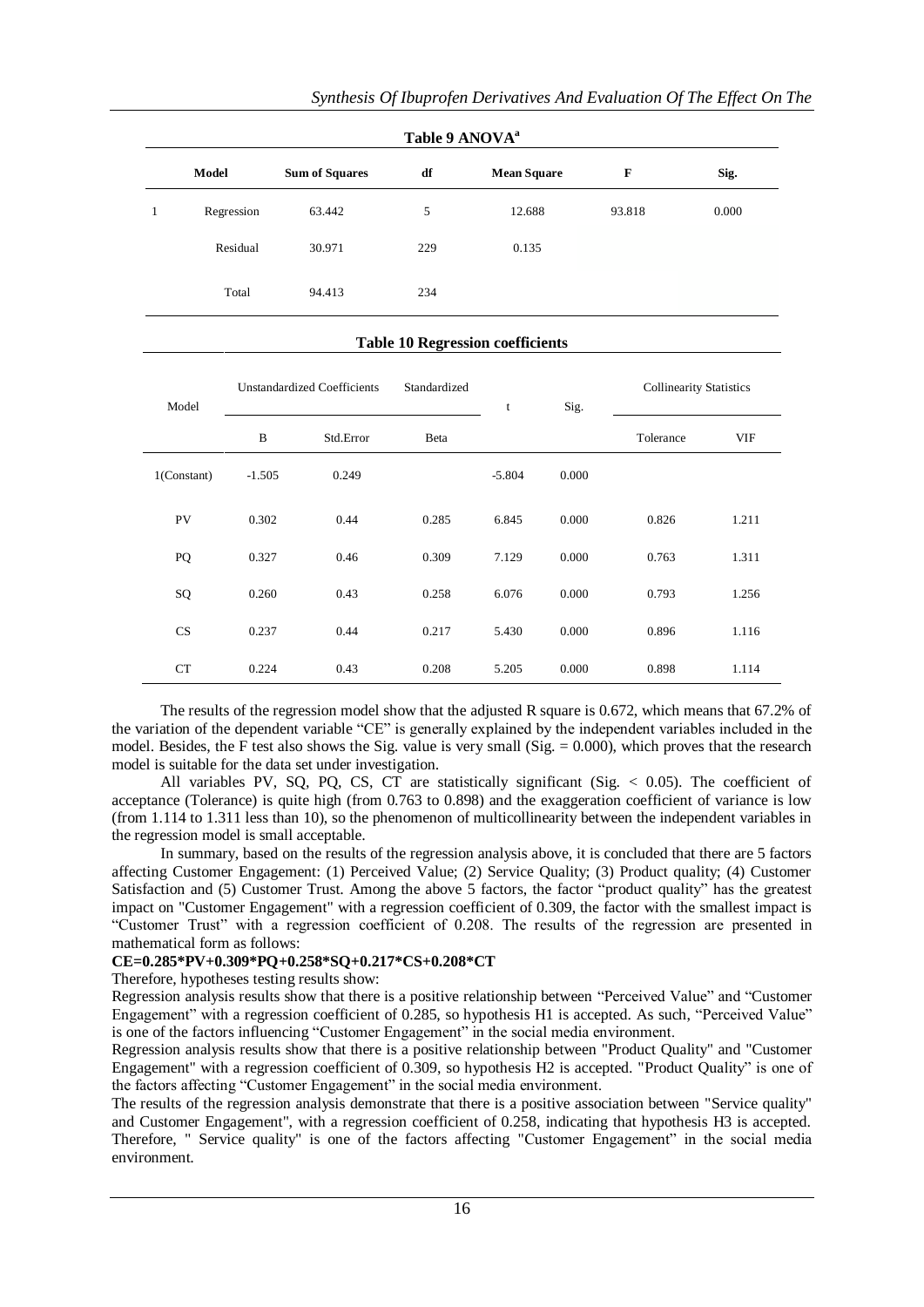The results of the regression analysis show that there is a positive relationship between "Customer Satisfaction" and "Customer Engagement" with a regression coefficient of 0.217, so the hypothesis H4 is accepted. Factors affecting "Customer Engagement" in the social media environment.

The results of the regression analysis demonstrate that there is a positive association between "Customer Trust" and "Customer Engagement", with a regression coefficient of 0.208, indicating that hypothesis H5 is accepted. Therefore, "Customer Trust" is one of the factors affecting "Customer Engagement" in the social media environment.

# **V. CONCLUSION AND RECOMMENDATIONS**

# 5.1 **Summary of research results**

The research results show that the model's scales are reliable and valid. The study also identifies a model of component variables affecting customer engagement in the social media environment for the costume and props rental service industry, with a total of 5 factors affecting the Customer Engagement at different levels of influence. They are: (1) Product Quality has the greatest influence on Customer Engagement (with  $\beta$  = 0.309), followed by (2) Perceived Value (with  $\beta$  = 0.285), followed by (3) Service quality (with  $\beta$  = 0.258), (4) Customer Satisfaction (with  $\beta = 0.217$ ), finally (5) Customer Trust (with  $\beta = 0.208$ ) has the smallest impact to Customer Engagement.

# **5.2. Meaning of research**

Determining the factors affecting Customer Engagement in social media in the digital transformation era is extremely necessary for service providers. It is the basis for service providers to plan business strategies, marketing and development plans in order of priority in accordance with their resources, in order to promote brand awareness, build customer loyalty and nurture customer relationships.

# **5.3. Theoretical implications**

In this study, the author proposes a comprehensive research model to build a network related to Customer Engagement by considering its basic characteristics, and at the same time considers the relationship of Customer Engagement with other factors. This has helped us deepen our understanding of the important role of Customer Engagement in costumes and props rental service on social media. This implies that the important elements of a sustainable relationship between customers and suppliers are perceived value, service quality, customer experience, customer satisfaction, customer trust.

This is the first empirical study providing a comprehensive conceptual framework investigating the relationship between CE and factors PV, SQ, PQ, CS, CT. The results of the study also revealed that product quality is the leading factor affecting customer engagement, once customers use a good service, they tend to stick with the brand for a long time. Thereby leading to customer engagement.

In addition, the direct effects of Perceived Value and service quality on Customer Engagement are comparable. Verified perceived value is the precursor to Customer Engagement. When customers receive good value from a service, they may be motivated to enhance their interaction with the service provider, to gain more value in a future transaction, or for other psychological reasons (Brodie et al. 2013).

Customer satisfaction and customer trust are two factors that have less impact on customer engagement than other factors in the study. However, these are still important factors that promote customer relationships with businesses. Customer satisfaction with a company's product or service makes customers more likely to interact with those companies (Kim et al 2013). Hsu and Tsou (2011) found that the reliability of information is essential to promote the consumer experience, so it is important to improve customer interaction.

# **5.4. Managerial implication**

Usually, customers always consider the value they spent and what they received at the end of the purchase process. Although the same service is provided, the value is perceived differently. It can be explained by the different consumption experiences of each consumer, individual feelings among customers towards the target can lead to a difference in perceived value. Different levels of engagement lead to different perceptions of customer value. In addition, the different emotions among customers about the service leading to the perception of the level of benefits are also different. Therefore, a higher CE leads to a higher perceived value of the brand towards the brand. That means, for firms, it is necessary to enhance the perceived value of customers.

If a business gives customers good quality products and services along with positive experiences when using the service, they will be satisfied. Customers who are willing to put in the effort to consume tend to be more satisfied with that brand. So customer satisfaction level determines whether they will have negative or positive emotions which means it will determine whether the customer will stick with the business or not. If every time a customer uses a service at an enterprise, they regularly receive good service quality and have an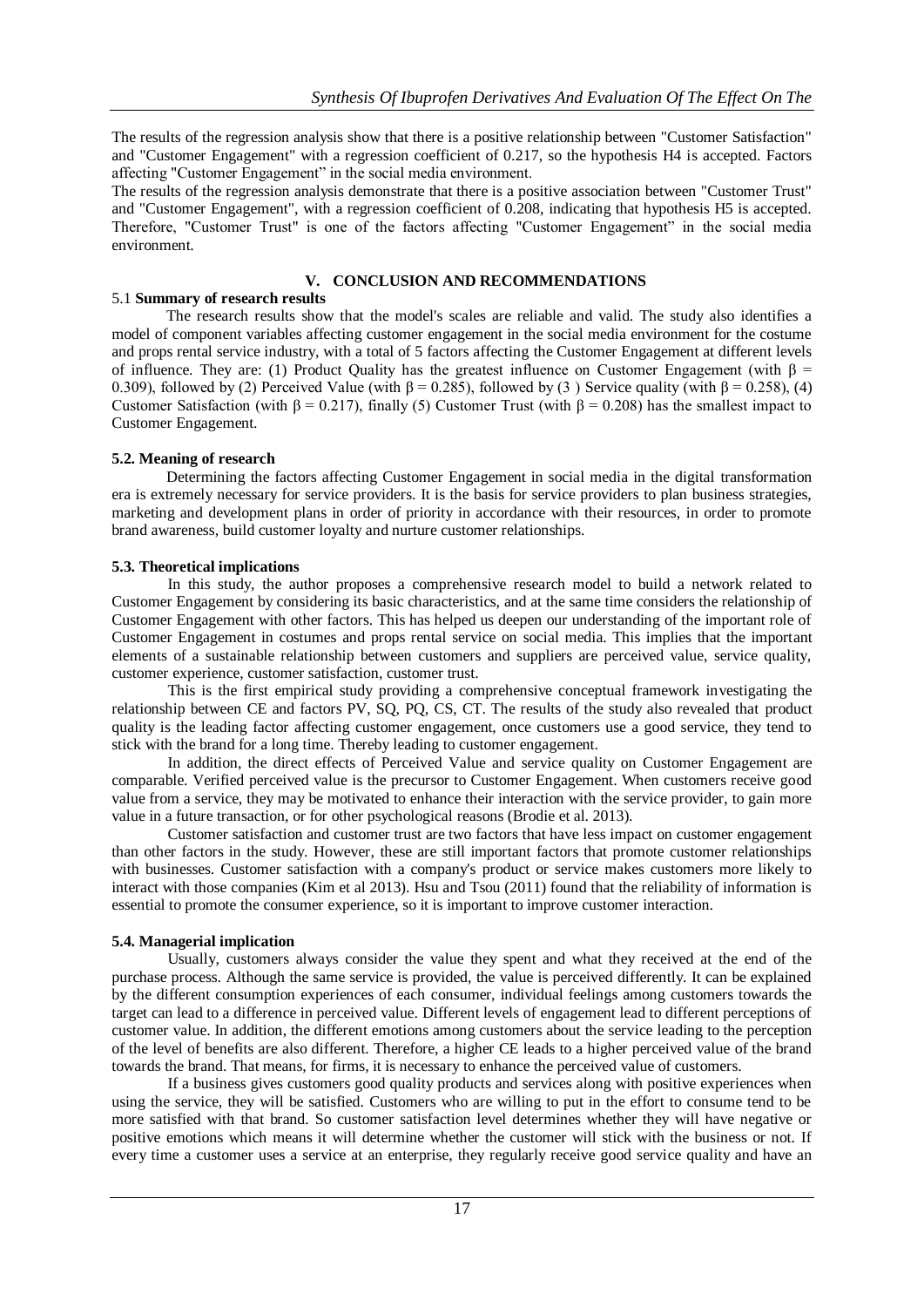enjoyable experience, then the enterprise is able to achieve a stable and active mental state of the customer. defined as a cognitive dimension of CE.

Although asymmetric information has now improved, customers are still morally threatened (Kirmani and Rao, 2000) when product quality issues are not addressed but referred by firms. Therefore, customers want to perceive that the service provider is trustworthy, to believe that the service provider will carry out what is promised (Doney and Cannon, 1997; Chaudhuri and Holbrook, 2001), then The more engaged customers are, the more likely they are to have more confidence in the emotional security of meeting tangibles (retailers, employees, products, etc.) (policy, communication, relationship quality, etc.), safety, and trust among which the focus shifts to future conditions (Ganesan, 1994; Doney and Cannon, 1997).

#### **5.5. Limitation**

This study brings certain results and contributions, partly helping service providers to understand the factors affecting customers' attachment to the service of renting costumes and props to have a suitable business strategy. However, this study still has limitations:

Firstly, due to limitations on research conditions such as time, funding, and so on, the research is limited about the sample. However, conducting a poll in a few locations will not adequately represent the entire Vietnamese market. If the poll were conducted on industry players across the country, the results would be more universal. This is an area that needs further research.

Secondly, the research method used in this topic is the random sampling method, the number of samples is not large and the distribution is unequal among the groups. If a larger number of samples can be taken and probability sampling is combined with proportional sampling, the research results will be more reflective. This is also a direction of further research.

Third, considering social role theory by Eagly et al. (2000), males and females reacted distinctly to a particular situation. Therefore, further research might examine the moderator influences of gender and other demographic characteristics on the relationship between CE and related constructs.

Finally, the limitation should be noted that the study was conducted with Vietnamese customers. By translating English items into Vietnamese, it is feasible that the meaning of some manifestations may have been unintentionally transformed. It is also achievable that there are differences interpreting terms from one language in another language. Additional study is needed with diverse customer groups.

#### **Conflict of interest**

There is no conflict to disclose.

#### **ACKNOWLEDGEMENT**

The authors are grateful to the "National Council for Scientific and Technological Development - CNPq

#### **REFERENCES**

- [1]. Abdul, J. (2016) 'Gameplay engagement and learning in game-based learning: a systematic review', Review of Educational Research, Vol. 85, No. 4, pp.740–779.
- [2]. Baldus, B. V. (2015) 'Online brand community engagement: scale development and validation', Journal of Business Research, pp.978-985.
- [3]. Bartlett, M. S. (1954) 'A note on the multiplying factors for various chi square approximation', Journal of Royal Statistical Society, 16(Series B), 296-8.
- [4]. Benson, P. G., Saraph, J. V., & Schroeder, R. G. (1991) 'The Effects of Organizational Context on Quality Management: An Empirical Investigation', Management Science, 37(9), 1107–1124.
- [5]. Brodie, R.J. and Hollebeek, L.D. (2011) 'Advancing and consolidating knowledge about customer engagement', Journal of Service Research, Vol. 14, No. 3, pp.283–284.
- [6]. Brodie, R.J., Hollebeek, L.D., Jurić, B. and Ilić, A. (2011) 'Customer engagement: conceptual domain, fundamental propositions, and implications for research', Journal of Service Research, Vol. 14, No. 3, pp.252–271.
- [7]. Brodie, R.J., Ilic, A., Juric, B. and Hollebeek, L. (2013) 'Consumer engagement in a virtual brand community: an exploratory analysis', Journal of Business Research, Vol. 66, No. 1, pp.105–114.
- [8]. Cater, B., & Zabkar, V. (2009) 'Antecedents and consequences of commitment in marketing research services: The client's perspective', Industrial Marketing Management, 38(7), pp.785–797.
- [9]. Chai, S., & Kim, M. (2010) 'What makes bloggers share knowl- edge? An investigation on the role of trust', International Journal of Information Management, 30(5), pp.408–415.
- [10]. Crosby, L.A., Evans, K.R. and Cowles, D. (1990) 'Relationship quality in services selling: an interpersonal influence perspective', The Journal of Marketing, Vol. 54, No. 3, pp.68–81.
- [11]. Darwin Dhasan and Mayuree Aryupong (2019) 'Effects of Product Quality, Service Quality and Price Fairness on Customer Engagement and Customer Loyalty', ABAC Journal, Vol.39 No.2, pp 82-102.
- [12]. Darwin, D.,Suwanna, K.,&Theingi., (2017) 'Building Customer Loyalty Through Service Quality, Customer Engagement and Commitment: The Case of Mobile Network Providers in Thailand', XVI International Business & Economy Conference (IBEC) - Chile.
- [13]. Doney, P. M., & Cannon, J. P. (1997) 'An examination of the nature of trust in buyer-seller relationships' The Journal of Marketing, 61(2), pp.35–51.
- [14]. Eagly, A.H., Wood, W. and Diekman, A.B., (2000) 'Social role theory of sex differences and similarities: a current appraisal', in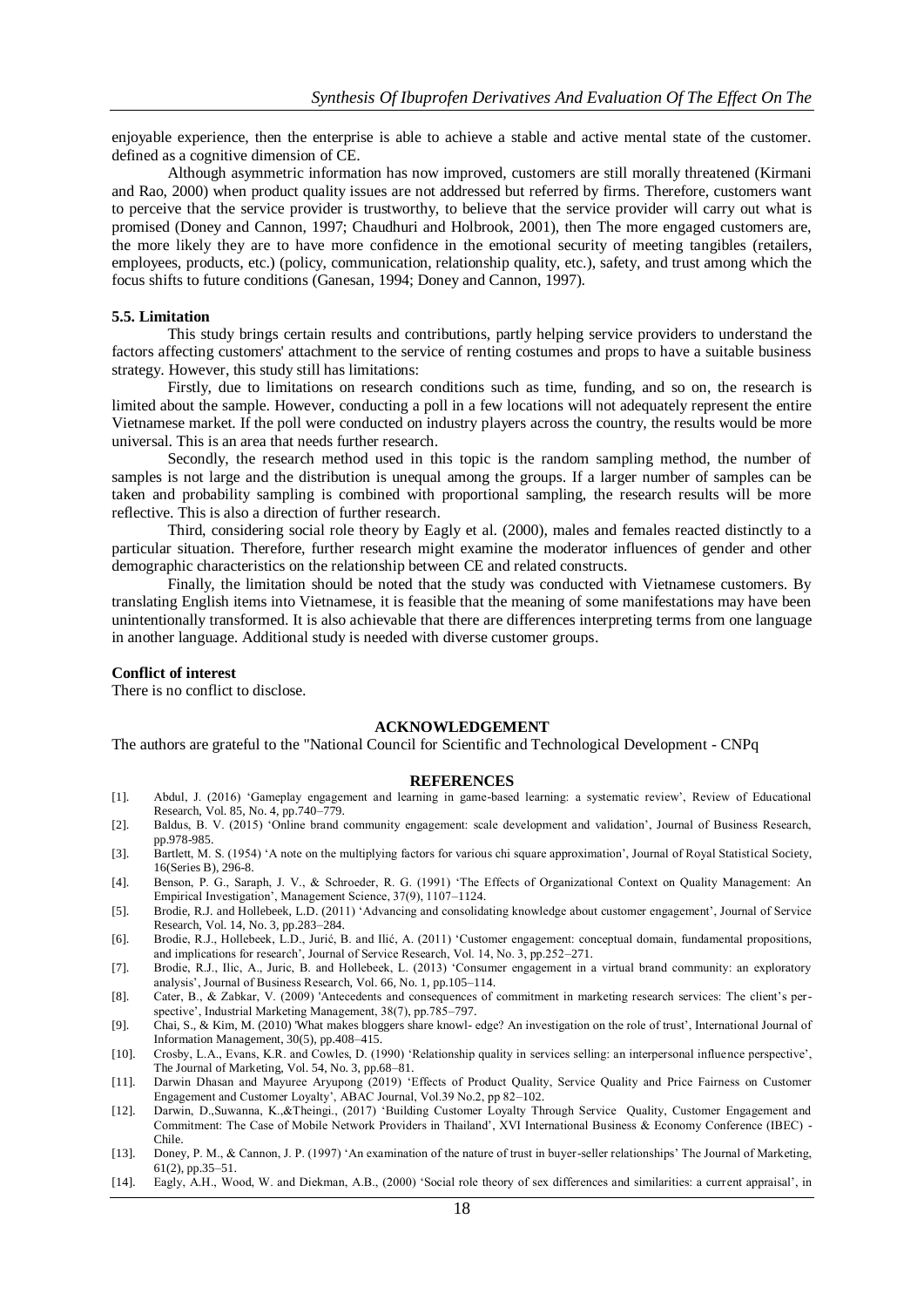Eckes, T. and Trautner, H.M. (Eds.): The Developmental Social Psychology of Gender, pp.123–174, Erlbaum, Mahwah, NJ.

- [15]. Flint, D.J., Blocker, C.P., Boutin, P.J. (2011) 'Customer value anticipation, customer satisfaction and loyalty: an empirical examination', Ind. Mark. Manag, 40, pp.219–230.
- [16]. Fullerton, G. (2011) 'Creating advocates: The roles of satisfaction, trust and commitment', Journal of Retailing and Consumer Services, 18(1), pp.2–100.
- [17]. Ganesan, S. (1994) 'Determinants of long-term orientation in buyer-seller relationships', Journal of Marketing, Vol. 58, No. 2, pp.1–19.
- [18]. Giannakis-Bompolis, C. and Boutsouki, C. (2014) 'Customer relationship management in the era of social web and social customer: an investigation of customer engagement in the Greek retail banking sector', Procedia-Social and Behavioral Sciences, Vol. 418, No. 1, pp.67–78.
- [19]. Hair, J.F., Anderson, R.E., Tatham, R.L. and Black, W.C. (1998) Multivariate Data Analysis, Prentice Hall, Upper Saddle River, New York.
- [20]. Hapsari, R., Clemes, M.D. and Dean, D. (2017) 'The impact of service quality, customer engagement and selected marketing constructs on airline passenger loyalty', International Journal of Quality and Service Sciences, Vol. 9, No. 1, pp.21–40.
- [21]. Harmeling, C.M., Moffett, J.W., Arnold, M.J. and Carlson, B.D. (2017) 'Toward a theory of customer engagement marketing', Journal of the Academy of Marketing Science, Vol. 45, No. 3, pp.312–335.
- [22]. Hasnin, E.A. (2018) 'A mediating role of customer value between customer engagement and loyalty: an applied study in commercial banks in Egypt', International Journal of Marketing Studies, Vol. 10, No. 1, pp.136–144.
- [23]. Hollebeek, L. (2011) 'Exploring customer brand engagement: definition and themes', Journal of Strategic Marketing, Vol. 19, No. 7, pp.555–573.
- [24]. Hollebeek, L.D. (2013) 'The customer engagement/value interface: an exploratory investigation', Australasian Marketing Journal (AMJ), Vol. 21, No. 1, pp.17–24.
- [25]. Hollebeek, L.D. and Chen, T. (2014) 'Exploring positively-versus negatively-valenced brand engagement: a conceptual model', Journal of Product & Brand Management, Vol. 23, No. 1, pp.62–74.
- [26]. Hsu, H.Y.; Tsou, H.-T. (2011) 'Understanding customer experiences in online blog environments', Int. J. Inf. Manag., 31, pp.510– 523.
- [27]. Hsu, M. H., Ju, T. L., Yen, C. H., & Chang, C. M. (2007) 'Knowledge sharing behavior in virtual communities: The relationship between trust, self-efficacy, and outcome expec-tations', International Journal of Human-Computer Studies, 65(2), 153-169.
- [28]. Jahn, B., Kunz, W. and Meyer, A. (2012) 'The role of social media for luxury brands motives for consumer engagement and opportunities for business', in Identitätsbasierte Luxusmarkenführung, pp.221–236, Springer Gabler, Wiesbaden.
- [29]. Judy Strauss and Raymond Frost (2014) 'e-marketing, International Edition', Pearson Education Limited. [30]. Kim, Y.H., Kim, D.J. and Wachter, K. (2013) 'A study of mobile user engagement (MoEN): engagement motivations, perceived value, satisfaction, and continued engagement intention', Decision Support Systems, Vol. 56, No. 1, pp.361–370.
- [31]. Kirmani, A. and Rao, A.R. (2000) 'No pain, no gain: a critical review of the literature on signaling unobservable product quality', Journal of Marketing, Vol. 64, No. 2, pp.66–79.
- [32]. Krishnamoorthy, V., Karthikeyan, P., & Prakash, N. (2016) 'An examination of the relationship between service quality and patients' satisfaction in the hospital industry', Indian Journal of Marketing, 46(11), pp.21–35.
- [33]. Lay, J. and Bowden, H. (2009) "The Process of Customer Engagement: A Conceptual Framework", Journal of Marketing Theory and Practice, Vol.17, No.1, pp.63–74.
- [34]. Lee, C.K., Yoon, Y.S. and Lee, S.K. (2007) 'Investigating the relationships among perceived value, satisfaction, and recommendations: the case of the Korean DMZ', Tourism Management, Vol. 28, No. 1, pp.204–214.
- [35]. Moorman, C., Deshpandé, R., & Zaltman, G. (1993) 'Factors affecting trust in market research relationships', Journal of Marketing, 57(1), pp.81–101.
- [36]. Morgan, R. M., & Hunt, S. D. (1994) 'The commitment-trust the- ory of relationship marketing', The Journal of Marketing, 58, pp.20–38.
- [37]. Nadeem, W. A. (2015) 'Engaging consumers online through websites and social media: A gender study of Italian Generation Y clothing consumers', Int. Journal of Inf. Management, pp.432–442.
- [38]. Oliver, R.L. (1980) 'A cognitive model of the antecedents and consequences of satisfaction decisions', Journal of Marketing Research, Vol. 17, No. 4, pp.460–469.
- [39]. Parasuraman, A. (1997) 'Reflections on gaining competitive advantage through customer value', Journal of the Academy of Marketing Science, Vol. 25, No. 2, pp.154.
- [40]. Patterson, P., Yu, T. and De Ruyter, K. (2006) 'Understanding customer engagement in services', in Advancing Theory, Maintaining Relevance, Proceedings of ANZMAC 2006 Conference, Brisbane, pp.4–6.
- [41]. Phadke, S. K. (2011) 'Consequences of service quality linkage-An insight from an empirical investigation in higher education', Indian Journal of Marketing, 41(8), pp.11–19.
- [42]. Puriwat, W., & Tripopsakul, S. (2014) 'The investigation of the influence of service quality toward customer engagement in service dominant industries in Thailand', International Proceedings of Economics Development and Research, 82, 42.
- [43]. Quynh, N. H. (2019) 'The Moderating Influence of Brand Image on the Relationship Between Customer Engagement and Customer Loyalty', Indian Journal of Marketing, 49(9), 42-56.
- [44]. Quynh, N.H., Hoai, N.T., & VanLoi, N. (2020b) 'Investigating the role of user experience in the online shopping system: an extension of the technology acceptance model', Journal of Theoretical and Applied Information Technology, 98(20), 3165–3179.
- [45]. Quynh, N.H., Nha, N.P.N., Hoai, N.T., Gi- u, Kang. (2020a) 'The role of customer engagement in the interrelationship process: moderating effect of customer experience', International Journal of Business Innovation and Research, 23(1), 64–86.
- [46]. Quynh, NH., Hoai, N.T., Adang, T., Thu, NTN. (2021a) 'What Motivates Students Engaging with Public Universities: A Case in Vietnam', Psychology and Education Journal, 58(2), 1111–1130.
- [47]. Quynh, NH., Hoai, NT., Thu, NTN. (2021b). 'The roles of student engagement motivations in learning and managing', International Journal for Innovation Education and Research, 9 (4), 223-234.
- [48]. Ray, S., Kim, S.S. and Morris, J.G. (2014) 'The central role of engagement in online communities', Information Systems Research, Vol. 25, No. 3, pp.528–546.
- [49]. Schivinski, M. P. (2019) 'Influencing COBRAs: the effects of brand equity on the consumer's propensity to engage with brandrelated content on social media', Journal of Strategic Marketing.
- [50]. Sondhi, N., Sharma, B.R. and Kalla, S.M. (2017) 'Customer engagement in the Indian retail banking sector: an exploratory study', International Journal of Business Innovation and Research, Vol. 12, No. 1, pp.41–61.
- [51]. Tabrani, M., Amin, M., & Nizam, A. (2018) 'Trust, commitment, customer intimacy and customer loyalty in Islamic banking